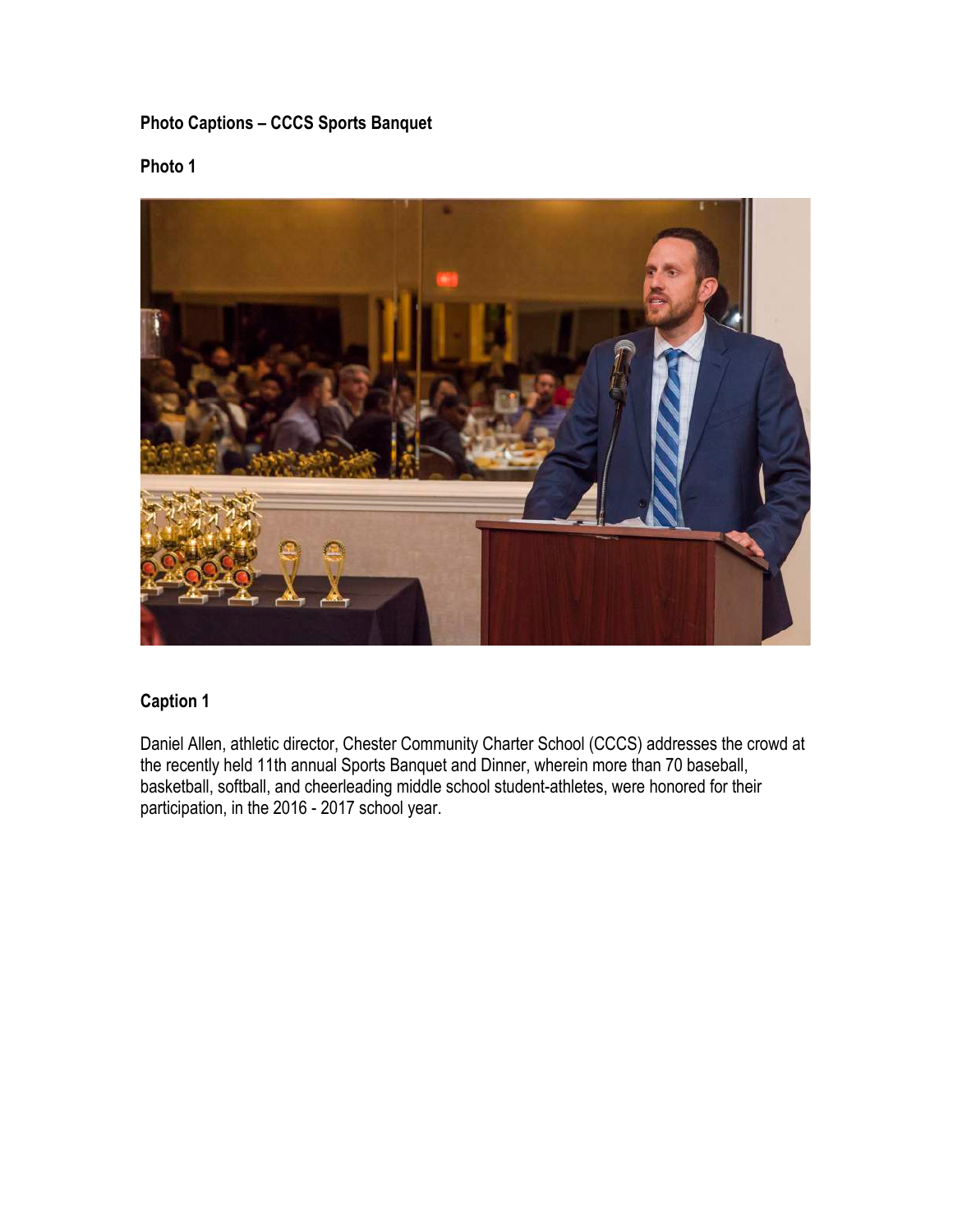```
Photo 2
```


Here, Chester Community Charter School (CCCS) baseball coaches Daniel Rooney (far left), Brandon Dinny (far right) and members of the team pose with their trophies and certificates, at the recently held 11th annual Sports Banquet and Dinner. This banquet was a culmination of the school's year-long sports activities, and a celebration of the accomplishments and hard work each student-athlete applied, during their teams' seasons.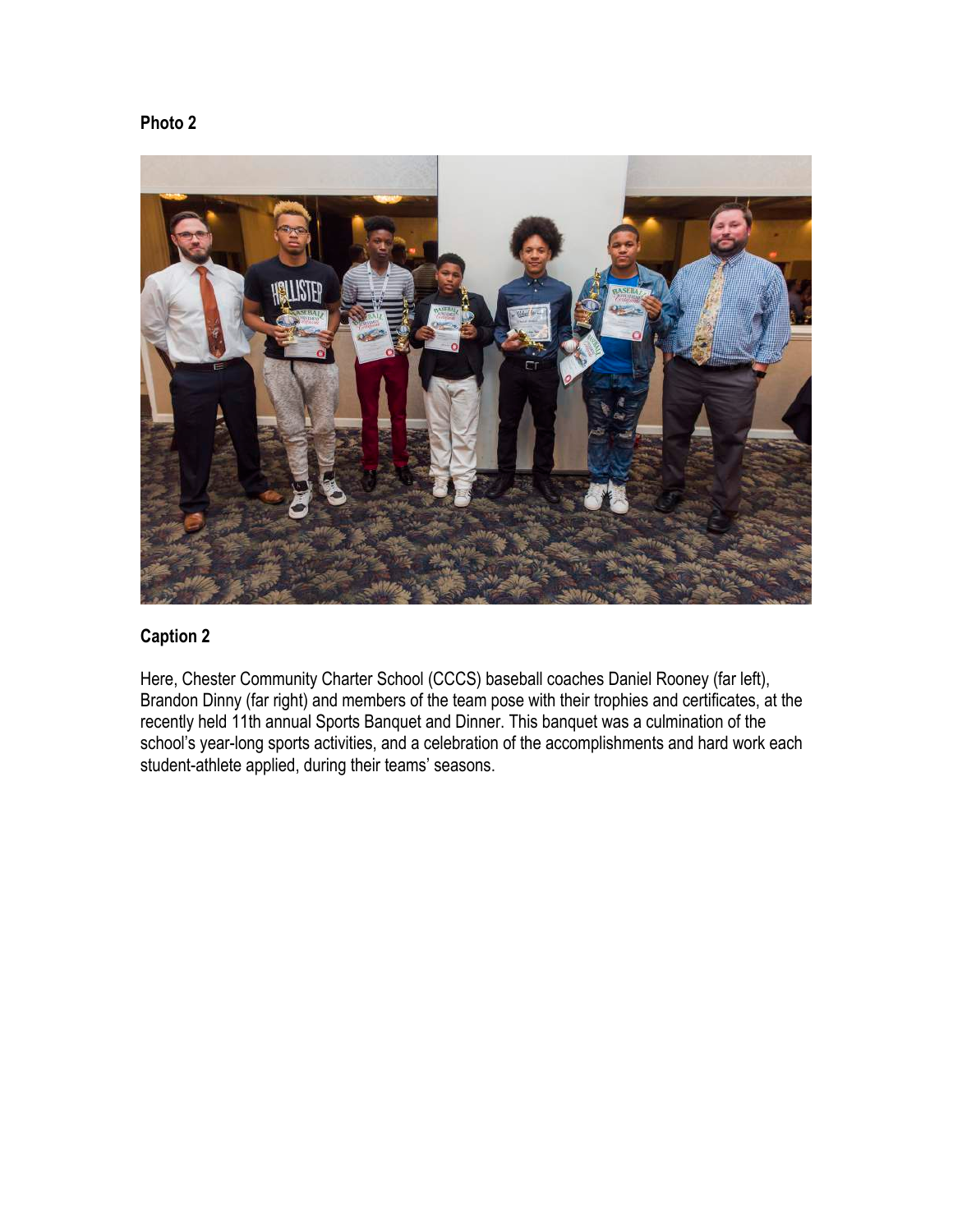



Members of the Chester Community Charter School (CCCS) cheerleading team are pictured with their coaches Chavon Sanchez (far left, middle row), Renee Brown (far right, back row), at the recently held 11th annual Sports Banquet and Dinner, wherein more than 70 baseball, basketball, softball, and cheerleading middle school student-athletes, were honored for their participation, in the 2016 - 2017 school year.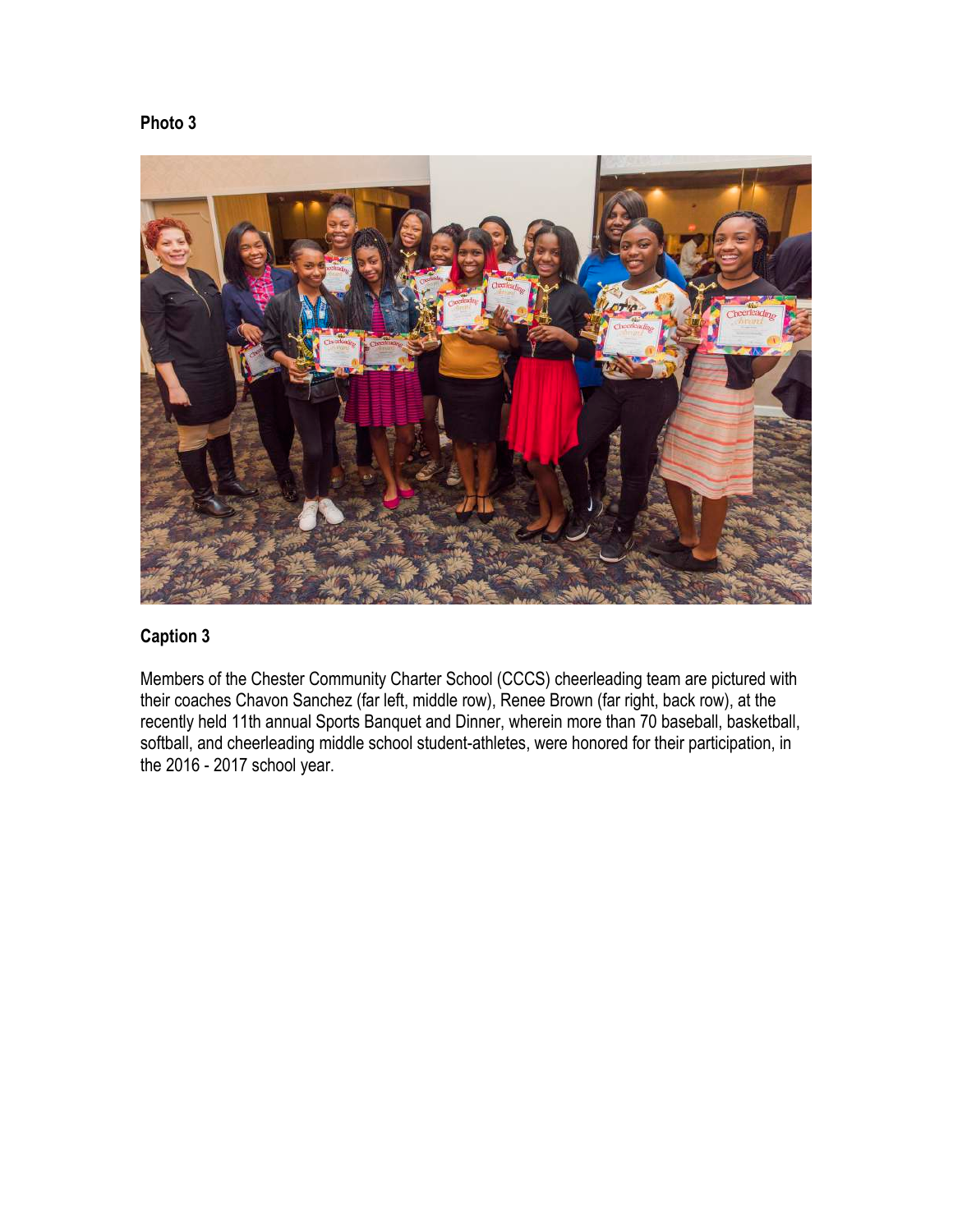**Photo 4**

### **Caption 4**

Here, Chester Community Charter School (CCCS) girls basketball coaches Charles Priest (far left, middle row), and Stephen Walker (far right, back row) and members of the team pose with their trophies, at the recently held 11th annual Sports Banquet and Dinner. CCCS' sports program began 11 years ago, with one coach and three teams, and has now grown to include 13 coaches and six teams.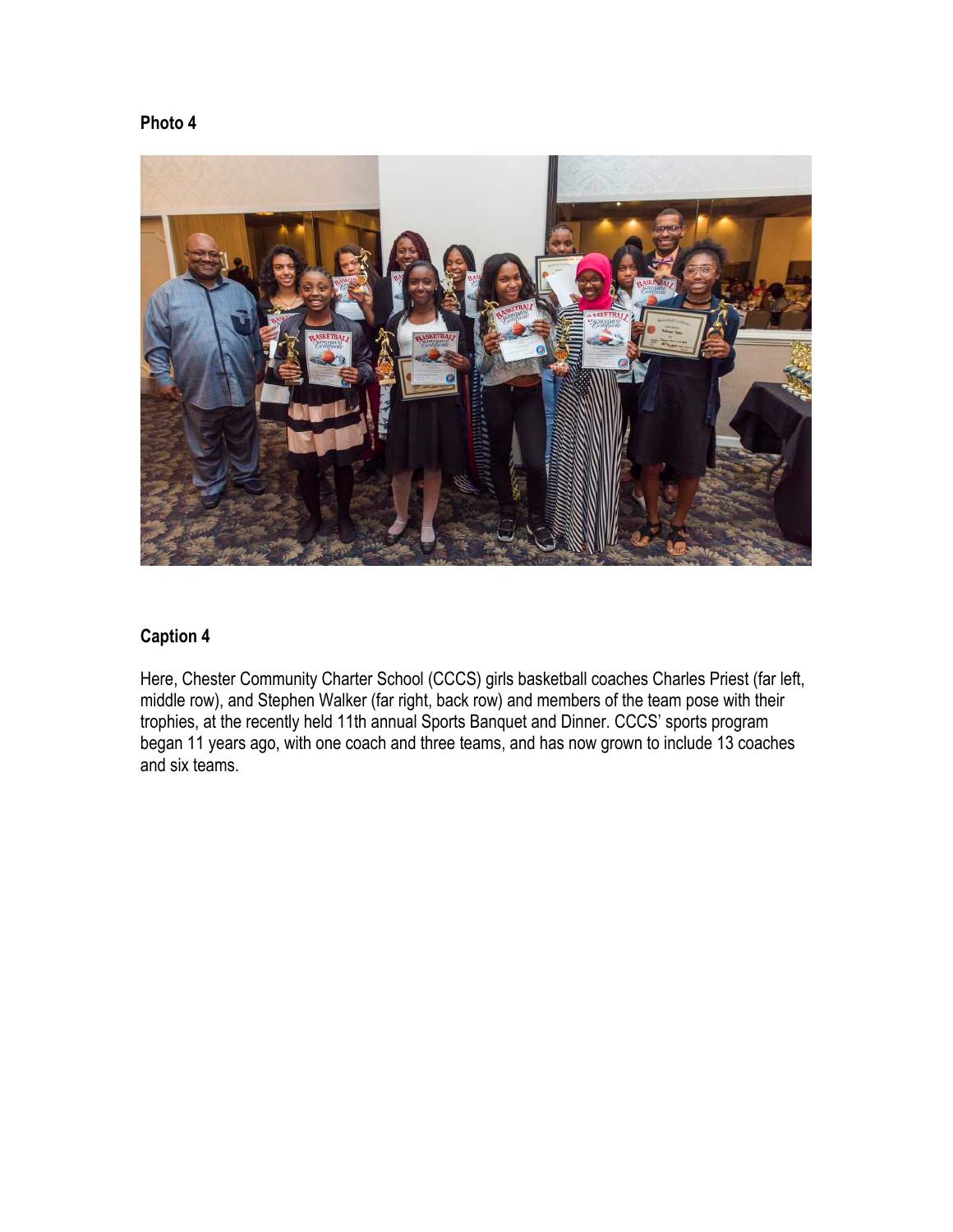```
Photo 5
```


Pictured, here, is the Chester Community Charter School (CCCS) JV basketball team and coach Sean Samar (far right, back row), at the recently held 11th annual Sports Banquet and Dinner, wherein more than 70 baseball, basketball, softball, and cheerleading middle school studentathletes, were honored for their participation, in the 2016 - 2017 school year. The sports program has produced players such as Rondae Hollis-Jefferson (not pictured), Chester native and CCCS alumnus, who currently plays for the National Basketball Association team, the Brooklyn Nets.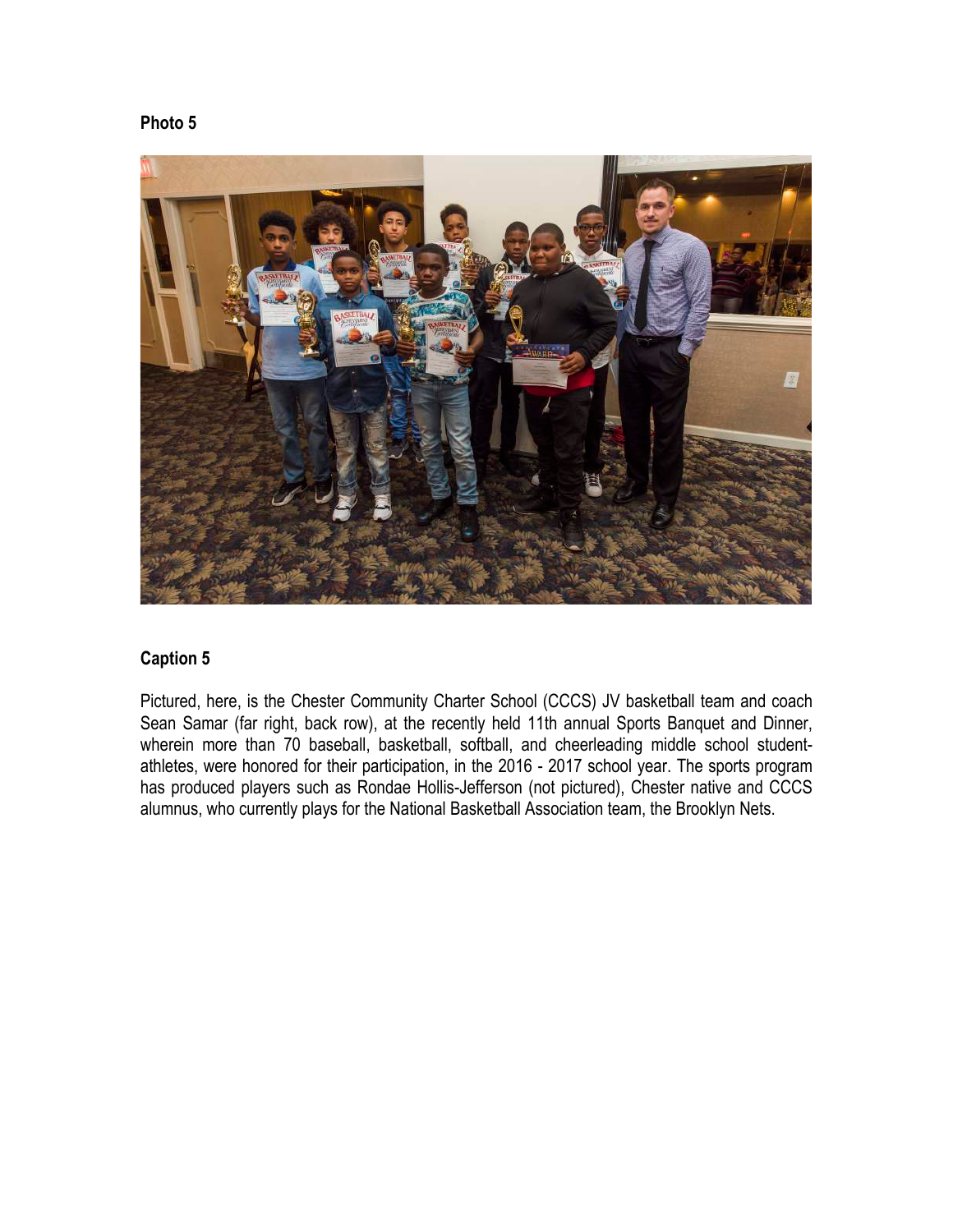### **Photo 6**



#### **Caption 6**

Pictured, here, are members of the Chester Community Charter School (CCCS) varsity basketball team and their coaches Donald Dodds (far left), Joseph Hollman (second from left), Sean Samar (far right), at the recently held 11th annual Sports Banquet and Dinner, wherein more than 70 baseball, basketball, softball, and cheerleading middle school student-athletes, were honored for their participation, in the 2016 - 2017 school year. This year, the CCCS varsity boy's basketball team placed second in the Penn Wood basketball tournament.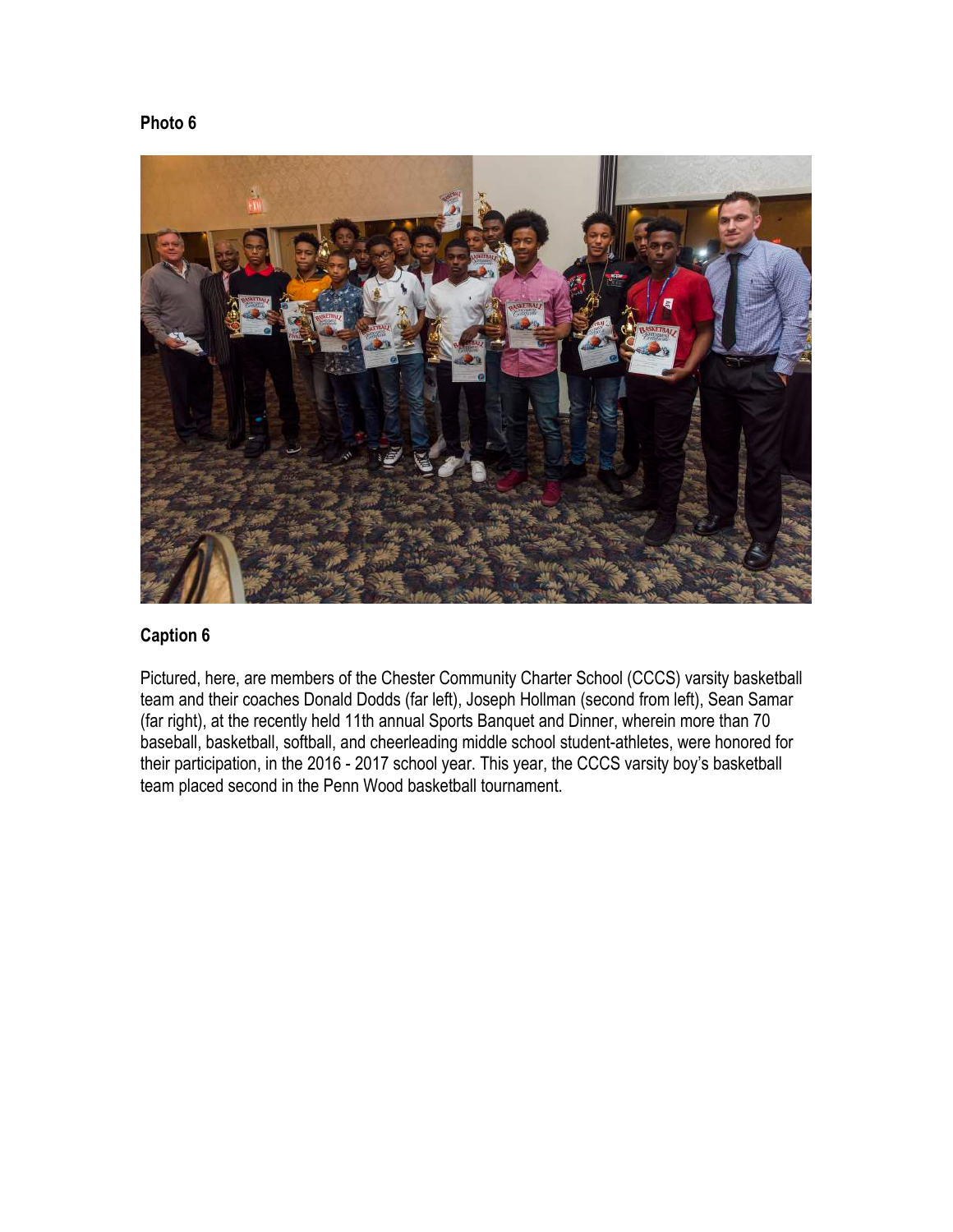



Pictured, here, the Chester Community Charter School (CCCS) softball team and their coaches, Samantha Soprano (far left), Kim Nickels (second from left), Matt Jones (far right), at the recently held 11th annual Sports Banquet and Dinner, wherein more than 70 baseball, basketball, softball, and cheerleading middle school student-athletes, were honored for their participation, in the 2016 - 2017 season. This year, the CCCS' softball team won its first game ever, in the program's fouryear existence.